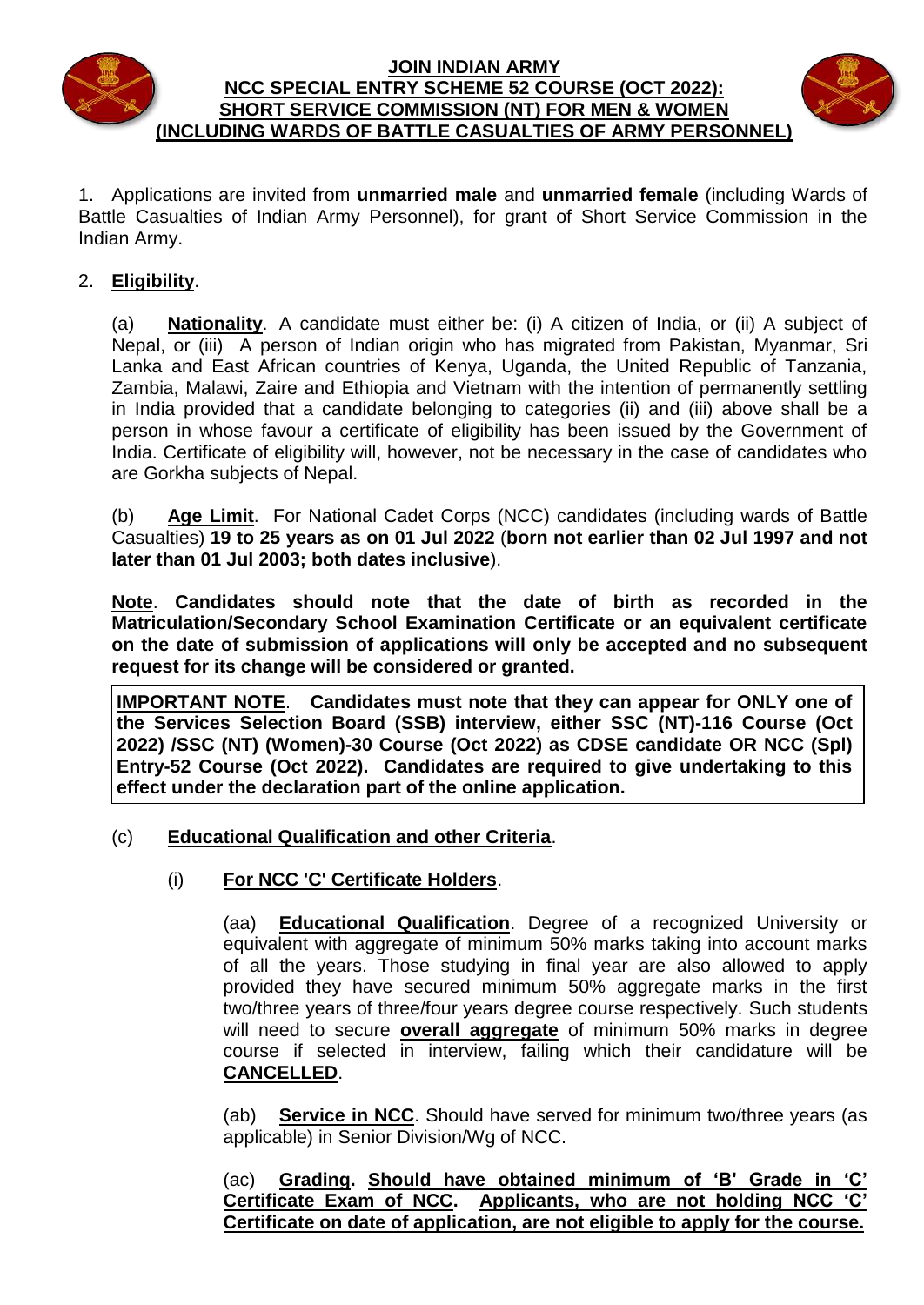**Note 1**. **For the Qualified Graduate Candidates of the Degree Course**. Candidates who have passed the graduation degree course must produce the provisional/degree certificate by **1 st Oct 2022** to the Directorate General of Recruiting, failing which their candidature will be cancelled.

**Note 2**. **For the Candidates Studying in the Final Year of Degree Course**. The candidates studying in the final year of graduation, if not already in possession of provisional /degree certificate must submit the proof of passing the graduation degree exam alongwith marksheet of all the semesters by **1 st Oct 2022** to the Directorate General of Recruiting, failing which their candidature will be cancelled. Those who are not able to produce the degree certificate/provisional degree certificate by the specified date will be inducted on **Additional Bond Basis** only on submission of proof of passing graduation degree exam alongwith marksheet of all semesters to the Directorate General of Recruiting by the above specified date.

#### **Note 3**. **ALL FINAL YEAR APPEARING CANDIDATES WHOSE FINAL YEAR/FINAL SEMESTER EXAM WILL BE SCHEDULED AFTER 01 OCT 2022 ARE NOT ELIGIBLE TO APPLY FOR THIS COURSE**.

**Note 4**. Candidates, who have yet to pass their graduation degree examination will be eligible only if they are studying in the final year of degree examination. Those candidates who have yet to qualify in the final year Degree Examination and are allowed to appear for SSB, should note that this is only a special concession given to them. They are required to submit proof of passing Graduation Degree Examination alongwith all marksheets of Graduation Degree Examination by the above prescribed date and no request for extending this date will be entertained on the grounds of late conduct of basic qualifying University Examination, delay in declaration of results or any other grounds whatsoever.

#### (ii) **For Wards of Battle Casualties of Indian Army Personnel**.

(aa) **Eligibility Criteria**. The vacancies under wards of battle casualties are available to wards (unmarried sons and unmarried daughters including legally adopted) of Battle casualties specified as:-

- (aaa) Killed in action.
- (aab) Died of wound or injuries (Other than self-inflicted).
- (aac) Wounded or Injured (Other than self-inflicted).
- (aad) Missing, presumed dead.

(ab) **Educational Qualification**. Degree of a recognized university or equivalent with aggregate of minimum 50% marks taking into account marks of all the years.

(ac) NCC 'C' certificate **NOT** required for Wards of Battle Casualties.

#### (ad) **Details of Documents to be provided in the Application Form**.

(aaa) The '**Battle Casualty'** certificate Number issued by Manpower (Policy & Planning) Directorate (MP Dte) certifying that the parent has been killed/wounded/reported missing in action.

**Note:-** Battle **casualty** certificate issued by respective Record Offices is valid for casualties prior to Sep 2013. For casualties since Sep 2013, battle **casualty** certificate should have been issued by Adjutant General's Branch Manpower (Policy & Planning)-5(D).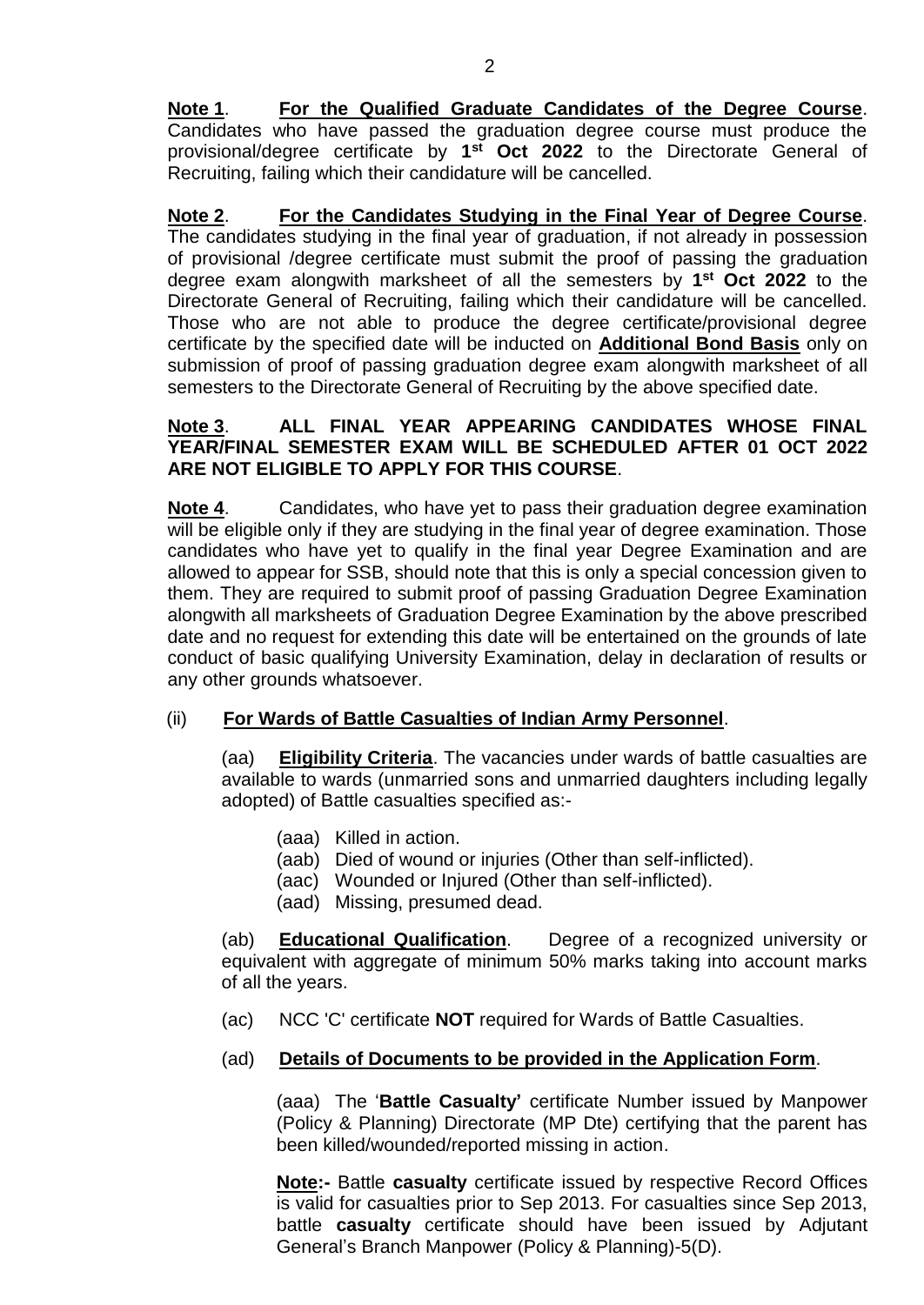(aab) A **copy of** Manpower (Policy & Planning) Directorate (MP Dte)**/Respective Regimental Records Part II Order Number. notifying injuries and being classified as 'Battle Casualty'**.

(aac) **Relationship Certificate No issued by** Manpower (Policy & Planning) Directorate **5 & 6 / Respective Regimental Records**.

**Note**. Applications will be submitted online by wards of battle casualties with details of documents mentioned as at Paragraph 9 (b) below. However, they will carry all documents at the time of SSB interview in original. Incomplete documents will be summarily rejected by the Selection Centre and no representation in this regard will be entertained or replied.

## 3. **Vacancies**.

(a) **NCC Men**. **50** (**45** for General Category and **05** for Wards of Battle Casualties of Indian Army personnel only).

(b) **NCC Women**. **05** (**04** for General Category and **01** for Wards of Battle Casualties of Indian Army personnel only).

## 4. **Terms and Conditions of Service**.

(a) **Tenure of Engagement**. Short Service Commission will be granted to Male and Female in the regular Army for 14 years i.e. for an initial period of 10 years extendable by a further period of 04 years. **Male & Female** officers who are willing to continue to serve in Indian Army after the expiry of period of ten years of Short Service Commission may, if eligible and suitable in all respects, be considered for the grant of Permanent Commission (PC) in the 10th year of their Short Service Commission in accordance with the relevant **policies as issued from time to time**. Those SSC officers (**Male & Female**) who are not selected for grant of PC but are otherwise considered fit and suitable, will be given options to continue as SSCOs for a total period of 14 years (including the initial tenure of 10 years) on expiry of which they will be released from Indian Army.

(b) **Period of Probation**.An officer will be on probation for a period of six months from the date he/she receives his/her commission. If he/she is reported on within the probationary period as unsuitable to retain his/her commission, his/her services may be terminated any time whether before or after the expiry of the probationary period.

(c) **Ante Date Seniority**. No ante date seniority will be granted.

(d) **Termination of Commission**.An officer granted Short Service Commission will be liable to serve for ten years but his/her Commission may be terminated at any time by the Government of India for:-

- (i) Misconduct or if his/her services are found to be unsatisfactory, or
- (ii) On account of medical unfitness, or
- (iii) If his/her services are no longer required, or
- (iv) If he/she fails to qualify in any prescribed test or course.

(v) An officer may on giving three months notice be permitted to resign his/her commission on compassionate grounds of which the Government of India will be the sole judge. An officer who is permitted to resign his/her commission on compassionate grounds will not be eligible for terminal gratuity.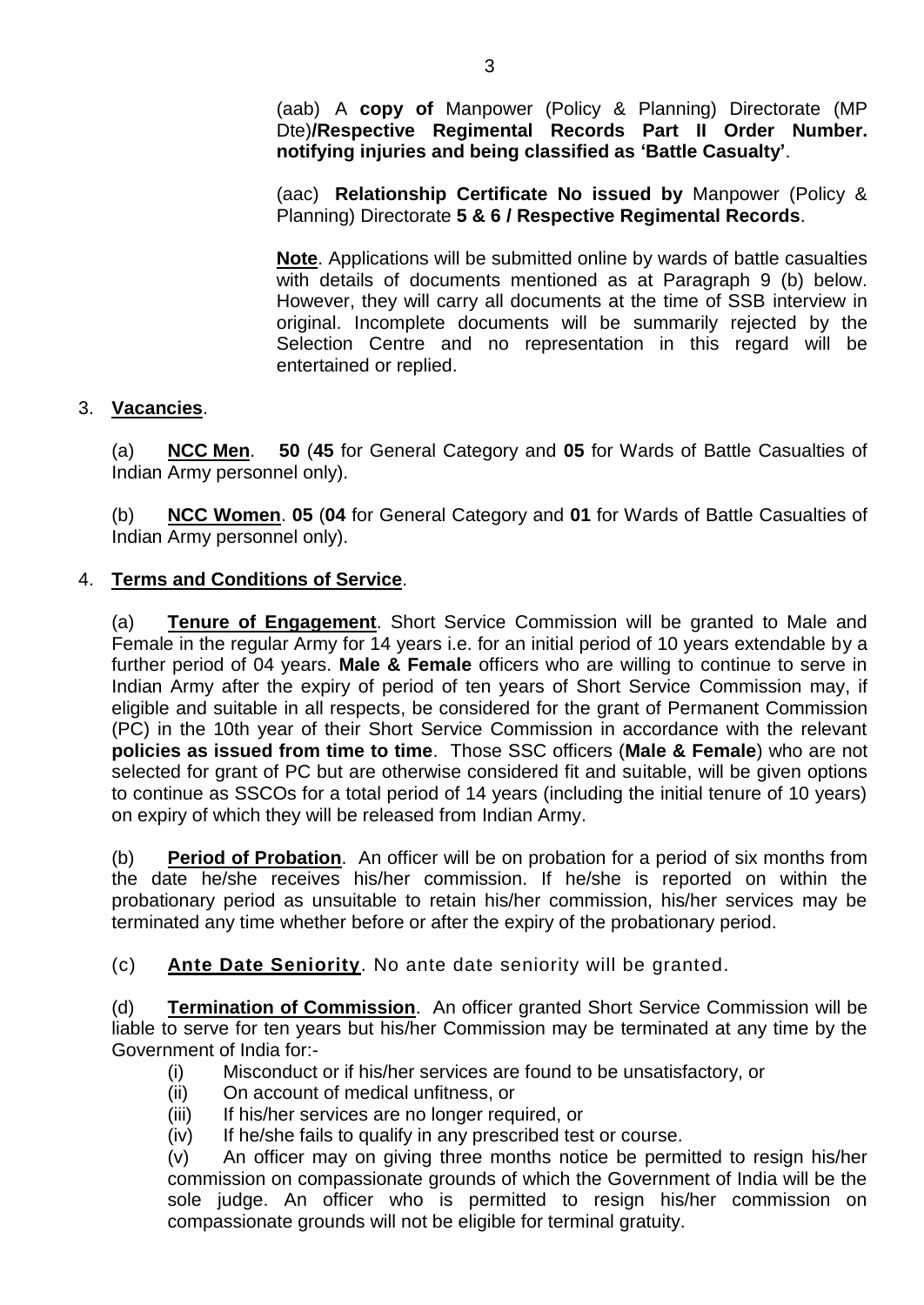(e) **Reserve Liability**.Short Service Commission Officers on release before or expiry of contractual length of service will carry reserve liability to serve Indian Army for five years plus two years on voluntary basis or up to the age of 37 years for women and 40 years for men whichever is earlier.

## 5. **Training**. **Duration of training is 49 weeks at Officers Training Academy (OTA), Chennai**.

(a) Selected candidates will be detailed for Pre-Commission training at OTA, Chennai according to their position in the final order of merit, up to the number of available vacancies, subject to meeting all eligibility criteria.

(b) Candidates will neither be allowed to marry during the period of training nor will he/she be allowed to live with parents/guardians. Candidates must not marry until they complete the full training at OTA. A candidate, who marries subsequent to the date of his/her application, though successful at the SSB interview or medical examination, will not be inducted for training. A candidate if he/she marries, while under training, shall be **discharged** and will be liable to refund all expenditure incurred on him/her by the Government. It is also applicable to the wards of Battle Casualties of Army Personnel.

(c) All candidates who successfully complete Pre-Commission training at OTA, Chennai will be awarded **'Post Graduate Diploma in Defence Management and Strategic Studies'** by University of Madras.

(d) **Cost of Training**. The entire cost of training at OTA is at Government expense. In case the cadet is withdrawn from training academy due to reasons other than medical ground or the reasons not beyond his/her control, he/she will be liable to refund cost of training **@ ₹ 13,941/- per week till 30 Jun 2022, thereafter a yearly escalation of 8% p.a. will be calculated on the Per Capita Cost of Training for each ensuing year** (or as notified from time to time) apart from allied charges as fixed by the Government from time to time, for the period of his/her stay at OTA, Chennai.

6. The final allocation of Arms/Services will be made prior to passing out of Gentlemen /Lady cadets from OTA.

## 7. **Promotion Criteria and Salary Structure**.

## (a) **Promotion Criteria**.

| Rank                                                   | <b>Promotion Criteria</b>        |
|--------------------------------------------------------|----------------------------------|
| Lieutenant                                             | On commission                    |
| Captain                                                | On completion of 2 years         |
| Major                                                  | On completion of 6 years         |
| Lieutenant Colonel                                     | On completion of 13 years        |
| Colonel (TS)                                           | On completion on 26 years        |
| Colonel                                                | On selection basis subject to    |
| <b>Brigadier</b>                                       | fulfillment of requisite service |
| <b>Major General</b>                                   | conditions                       |
| Lieutenant General/HAG Scale                           |                                  |
| HAG + Scale                                            |                                  |
| (*Admissible to 1/3 <sup>rd</sup> of total strength of |                                  |
| Lieutenant General)                                    |                                  |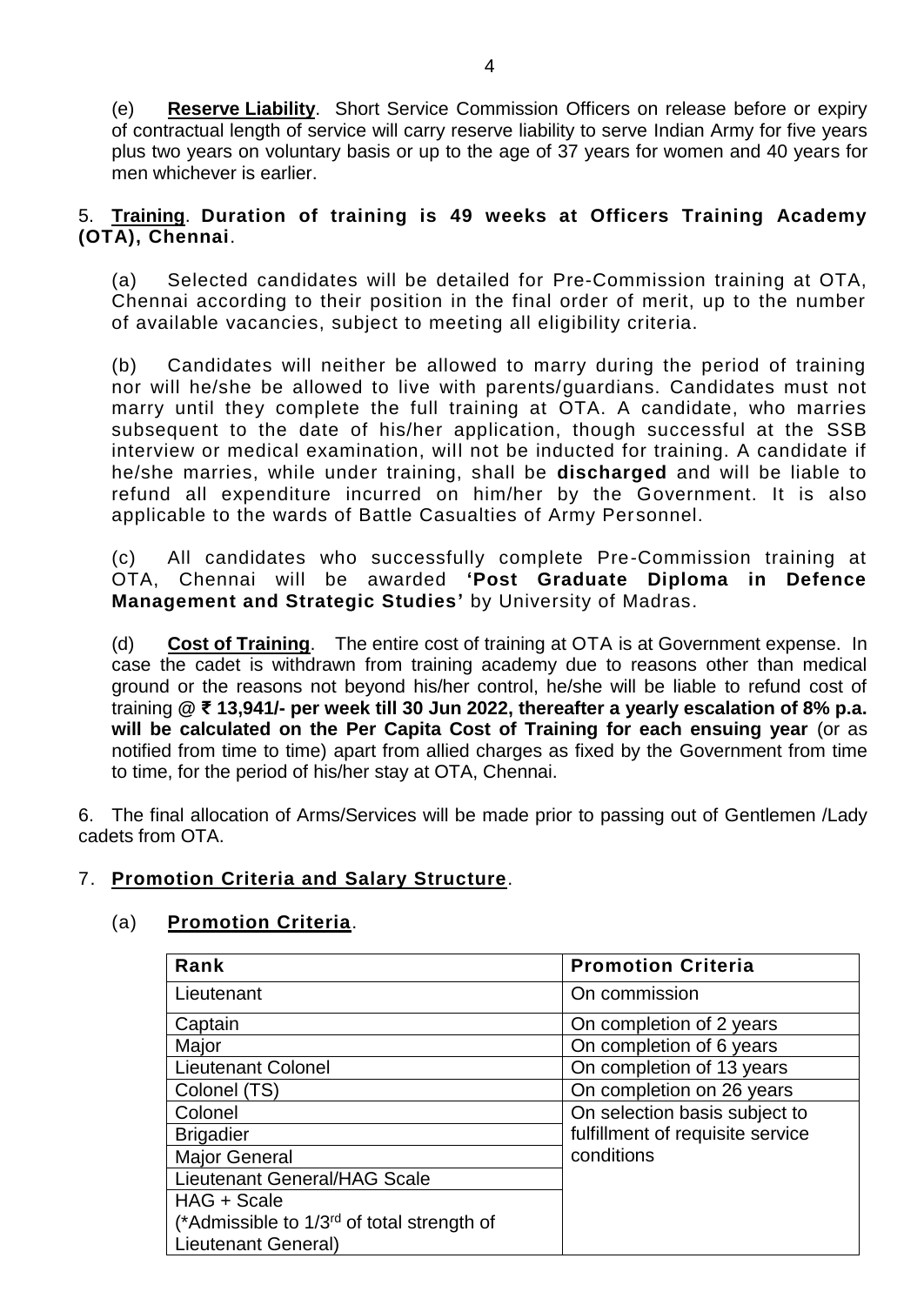| ∣ Rank                                              | <b>Promotion Criteria</b>                                         |
|-----------------------------------------------------|-------------------------------------------------------------------|
| VCOAS/Army Commander / Lieutenant<br>General (NFSG) | On selection basis subject to<br>fulfillment of requisite service |
| <b>COAS</b>                                         | conditions                                                        |

## (b) **Pay**.

| Rank                                    | <b>Level</b> | (Pay in ₹)          |
|-----------------------------------------|--------------|---------------------|
| Lieutenant                              | Level 10     | 56,100 - 1,77,500   |
| Captain                                 | Level 10B    | 61,300 - 1,93,900   |
| Major                                   | Level 11     | 69,400 - 2,07,200   |
| <b>Lieutenant Colonel</b>               | Level 12A    | 1,21,200 - 2,12,400 |
| Colonel                                 | Level 13     | 1,30,600 - 2,15,900 |
| <b>Brigadier</b>                        | Level 13A    | 1,39,600 - 2,17,600 |
| <b>Major General</b>                    | Level 14     | 1,44,200 - 2,18,200 |
| <b>Lieutenant General HAG Scale</b>     | Level 15     | 1,82,200 - 2,24,100 |
| Lieutenant Gen HAG+Scale                | Level 16     | 2,05,400 - 2,24,400 |
| <b>VCOAS/Army Commander/ Lieutenant</b> | Level 17     | 2,25,000/-(fixed)   |
| General (NFSG)                          |              |                     |
| <b>COAS</b>                             | Level 18     | 2,50,000/-(fixed)   |

(c) **Military Service Pay (MSP)**. MSP to the officers from the rank of Lieutenant to Brigadier ₹ 15,500/- p.m. fixed.

#### (d) **Fixed Stipend for Cadet Training**.

Stipend to Gentlemen or Lady Cadets during the entire duration of training in Service academies i.e. during training period at OTA. ₹ 56,100/ p.m.\*

\*On successful commissioning, the pay in the Pay Matrix of the Officer Commissioned shall be fixed in first Cell of Level 10 and the period of training shall not be treated as commissioned service and arrears on account of admissible allowances, as applicable, for the training period shall be paid to cadets.

#### (e) **Qualification Grant**.

(i) **Qualification Grant**. Abolished as a separate allowance. Eligible employees to be governed by newly proposed Higher Qualification Incentive (HQI). Order for HQI is yet to be issued by Ministry of Defence.

(ii) **Flying Allowance**. The Army Aviators (Pilots) serving in Indian Army Aviation Corps are entitled to flying allowances as under:-

|  | Lieutenant and above   Level 10 and above $\sqrt{3}$ 25,000/- p.m. fixed (R1H1 |
|--|--------------------------------------------------------------------------------|
|  | of Risk and Hardship Matrix)                                                   |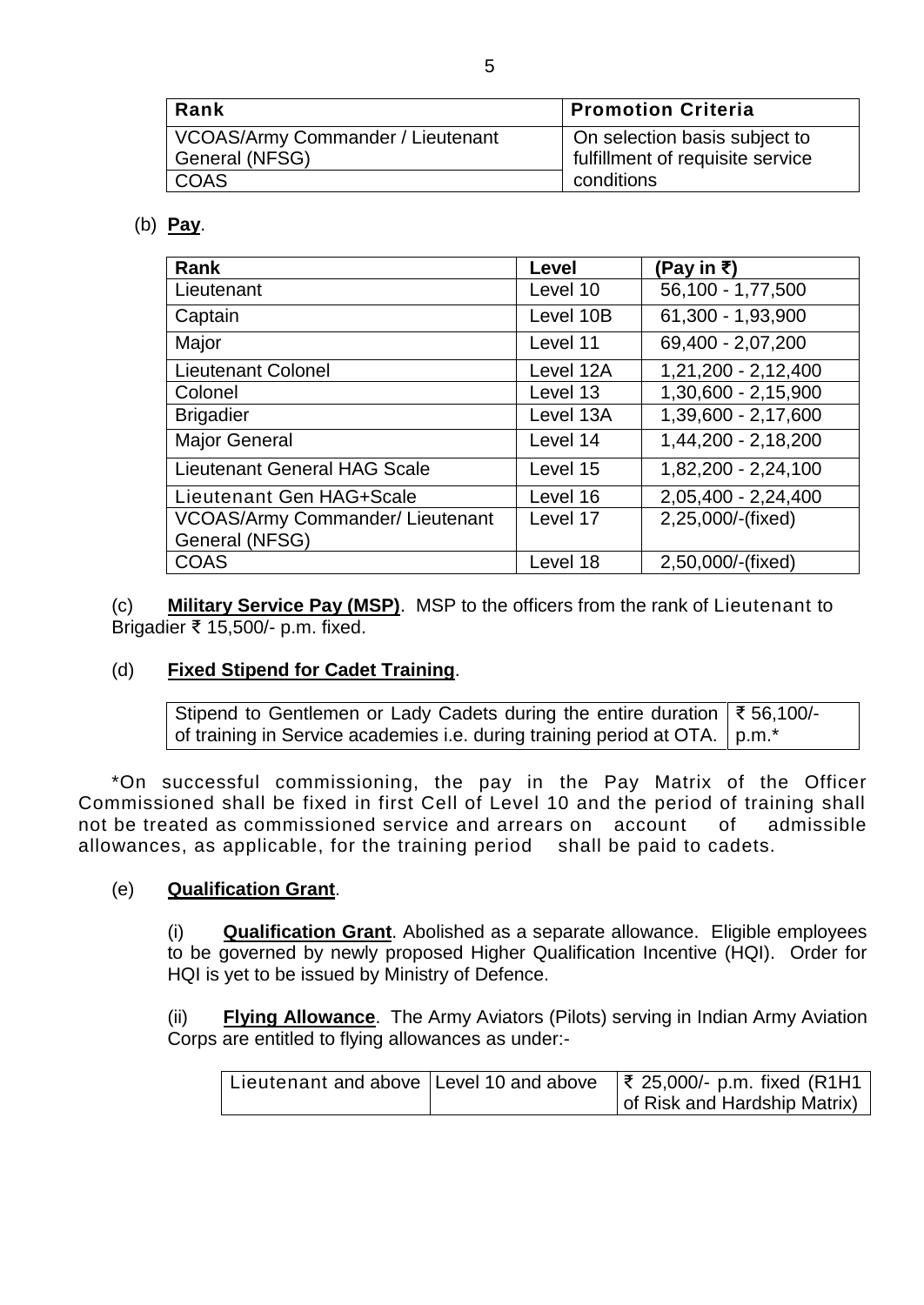## (f) **Other Allowances**.

| <b>Dearness Allowance</b>            | Admissible at the same rates and under the<br>same conditions as are applicable to the<br>civilian personnel from time to time |
|--------------------------------------|--------------------------------------------------------------------------------------------------------------------------------|
| Para Allowance                       | ₹ 10500/-pm                                                                                                                    |
| Para Reserve Allowance               | ₹ 2625/-pm                                                                                                                     |
| Para Jump Instructor Allowance       | ₹ 10500/-pm                                                                                                                    |
| <b>Project Allowance</b>             | ₹ 3400/-pm                                                                                                                     |
| <b>Special Forces Allowance</b>      | ₹ 25000/-pm                                                                                                                    |
| Technical Allowance (Tier-I)         | ₹ 3000/-pm                                                                                                                     |
| <b>Technical Allowance (Tier-II)</b> | ₹4500/-pm                                                                                                                      |

(g) Depending upon rank and area of posting, officers posted to Field Areas will be eligible for the following Field Area allowances:-

| Rank                    | Level                    | <b>HAFA</b><br>(Per month) | <b>Field Area</b><br><b>Allowance</b><br>(Per month) | <b>Mod Field</b><br><b>Area Allowance</b><br>(Per month) |
|-------------------------|--------------------------|----------------------------|------------------------------------------------------|----------------------------------------------------------|
| Lieutenant and<br>above | Level 10<br>and<br>above | ₹ 16900/-<br><b>R1H2</b>   | ₹ 10500/-<br>R2H2                                    | ₹ 6300/-<br>60% of R2H2                                  |

#### (h) **High Altitude Allowance**.

| Rank           | Level              | <b>CAT-I</b>                  | <b>CAT-II</b><br>$ (Per month) $ (Per month) (Per month) | <b>CAT-III</b>                |
|----------------|--------------------|-------------------------------|----------------------------------------------------------|-------------------------------|
| Lieutenant and | Level 10 and above | ₹ 3400/-                      | ₹ 5300/-                                                 | ₹ 25000/-                     |
| above          |                    | R <sub>3</sub> H <sub>2</sub> | R <sub>3</sub> H <sub>1</sub>                            | R <sub>1</sub> H <sub>1</sub> |

(j) **Siachen Allowance**. Siachen Allowance will be ₹ 42,500/- per month.

(k) **Uniform Allowance**. Subsumed into the newly proposed Dress Allowance i.e.₹ 20,000/- per year.

(l) **Ration in Kind**. In Peace and Field Areas.

## (m) **Transport Allowance (TPTA)**.

| <b>Pay Level</b> | <b>Higher TPTA Cities</b><br>(Per month) | <b>Other Places</b><br>(Per month) |
|------------------|------------------------------------------|------------------------------------|
| 10 and above     | ₹ 7200+DA thereon                        | ₹ 3600+DA thereon                  |

#### **Note**.

(i) Higher TPTA Cities (UA). Hyderabad, Patna, Delhi, Ahmadabad, Surat, Bengaluru, Kochi, Kozhikode, Indore, Greater Mumbai, Nagpur, Pune, Jaipur, Chennai, Coimbatore, Ghaziabad, Kanpur, Lucknow, Kolkata.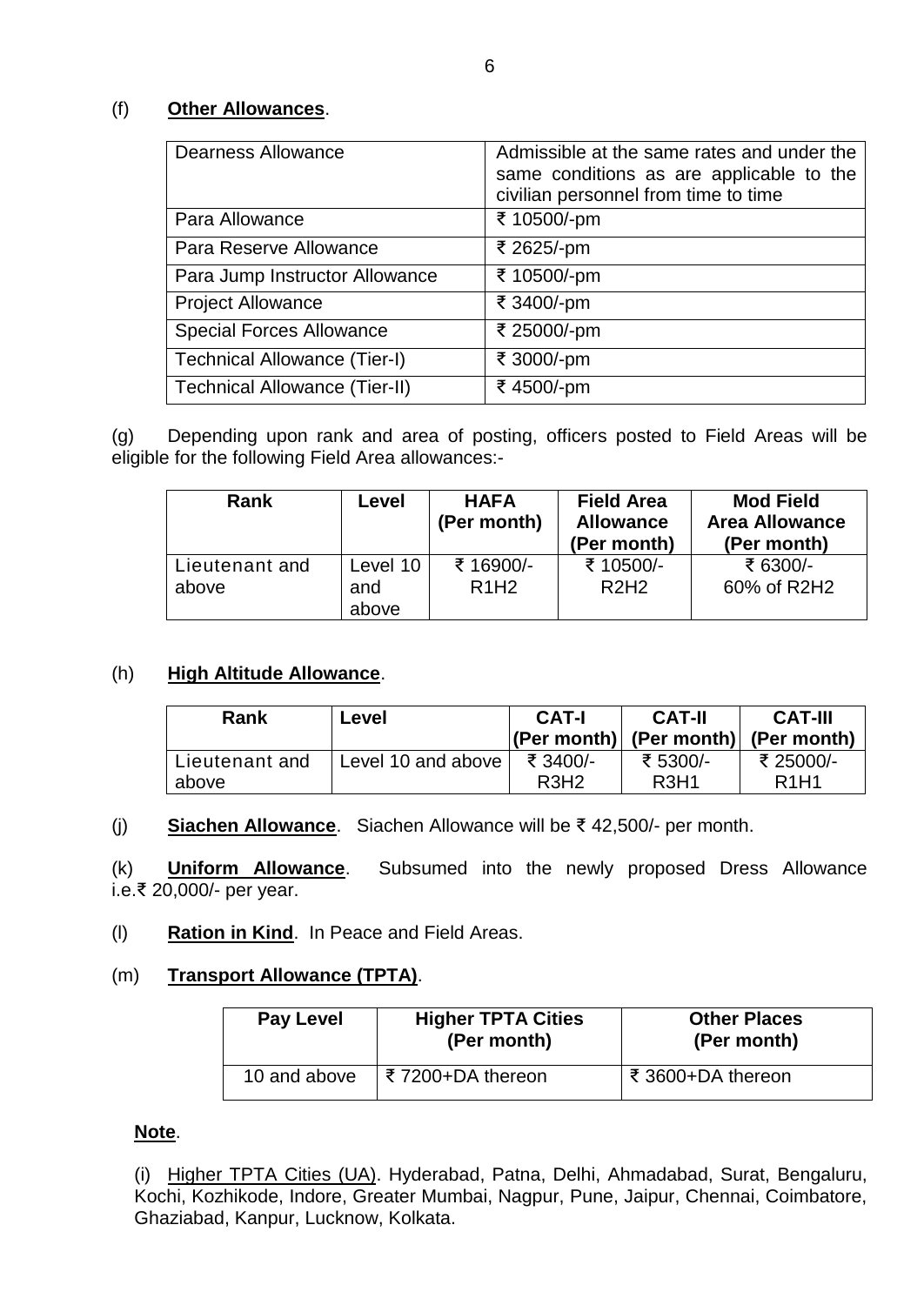(ii) The allowance shall not be admissible to those Service personnel who have been provided with the facility of Government transport.

(iii) Officers in Pay Level 14 and above, who are entitled to use official car, will have the option to avail official car facility or to draw the TPTA at the rate of ₹ 15,750+DA thereon.

(iv) The allowance will not be admissible for the calendar month(s) wholly covered by leave.

(v) Physically disabled service personnel will continue to be paid at double rate, subject to a minimum of ₹ 2,250+ DA p.m.

(n) **Children Education Allowance (CEA)**. **₹ 2250/- per month** per child for two eldest surviving only. CEA is admissible from Nursery to 12<sup>th</sup> Class.

Reimbursement should be done just once a year, after completion of the financial year (which for most schools coincides with the Academic year).

(ii) Certificate from the head of institution where the ward of government employee studies should be sufficient for this purpose. The certificate should confirm that the child studied in the school during the previous academic year.

(iii) In the case of allowances specific to Indian Armed Forces, the rates of these allowances would be enhanced by 25% automatically each time the Dearness Allowance payable on the revised pay band goes up by 50% (GoI letter No A-27012/02/2017-Estt.(AL) dated 16 Aug 2017).

(o) **Hostel Subsidy**. **₹ 6750/- per month** per child for two eldest surviving only. Hostel Subsidy is admissible from Nursery to 12<sup>th</sup> Class.

(p) Please note that pay & allowances and rules/provisions thereof are subject to revision from time to time.

8. **Army Group Insurance Fund (AGIF)**. The Gentlemen/Lady Cadets when in receipt of stipend are insured for **₹ 1 Cr (wef 01 Apr 2022)** as applicable to officers of the regular Army. **For those who are invalidated out by Invalidating Medical Board (IMB) on account of disability and not entitled to any pension will be provided ₹ 25 lakhs for 100 percent disability. This will be proportionately reduced to ₹ 5 lakhs for 20 percent disability**. However, for less than 20 percent disability, an Ex-Gratia Grant of ₹ 50,000/- only will be paid. Disability due to alcoholism, drug addiction and due to the diseases of pre-enrolment origin will not qualify for disability benefit and Ex-Gratia Grant. In addition, Gentleman/Lady Cadets withdrawn on disciplinary grounds, expelled as undesirable or leaving the Academy voluntarily will not be eligible for disability benefits and Ex-Gratia. Subscription at the rate of ₹ 10,000/- will have to be paid in advance on monthly basis by Gentlemen/Lady Cadets to become member under the AGI Scheme as applicable to regular Indian Army officers. The subscription for the relegated period would also be recovered at the same rate.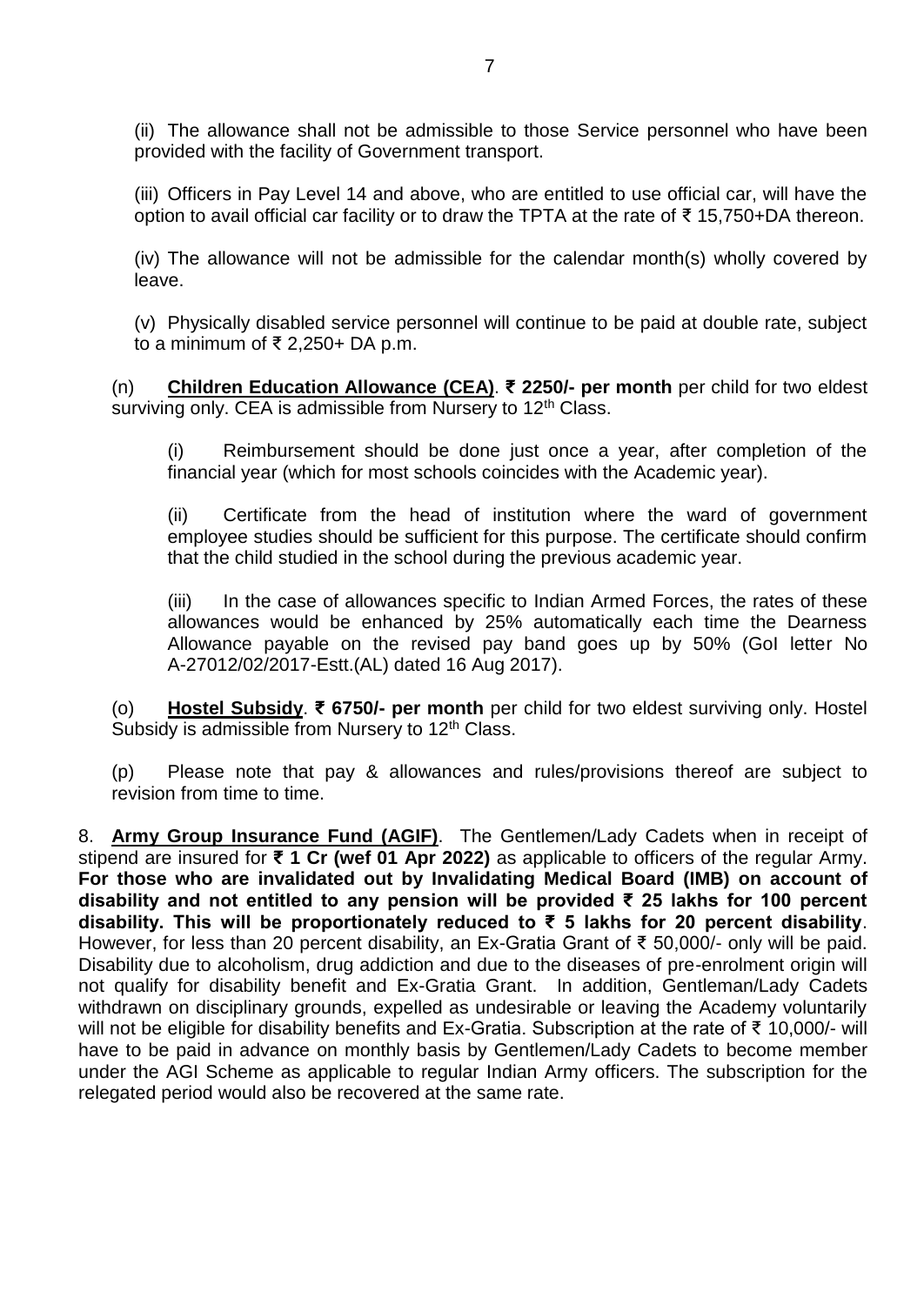## 9. **How to Apply**.

(a) Applications will only be accepted online on website **www.joinindianarmy.nic.in**. Click on **'Officer Entry Application/Login'** and then click **'Registration'** (Registrations not required, if already registered on **[www.joinindianarmy.nic.in](http://www.joinindianarmy.nic.in/)**). Fill the online registration form after reading the instructions carefully. After getting registered, click on **'Apply Online'** under Dashboard. A page 'Officers Selection - **'Eligibility'** will open. Then click **'Apply'** shown against Short Service Commission NCC Special Entry Course. A page **'Application Form'** will open. Read the instructions carefully and click **'Continue'** to fill details as required under various segments. Personal information, Communication details, Education details and details of previous SSB. **'Save & Continue'** each time before you go to the next segment. After filling details on the last segment, you will move to a page **'Summary of your information'** wherein you can check and edit the entries already made. Only after ascertaining the correctness of all your details, click on **'Submit'**. Candidates must click on **'Submit'** each time they open the application for editing any details. The candidates are required to take out two copies of their application having Roll Number, 30 minutes after final closure of online application on last day.

**CANDIDATES ARE ADVISED TO READ THE NOTIFICATION CAREFULLY AND THEN FILL UP ONLINE APPLICATION FORM TO AVOID MISTAKES, AND THEREBY REJECTION OF APPLICATION.**

**Important Note 1**. **No changes to details submitted in online application can be made after closure of application. No representation in this regard shall be entertained**.

**Important Note 2**. **CGPA/Grades must be converted into Marks as per the formulae adopted by the concerned University for filling 'Marks obtained in Graduation' in online application**. **Any discrepancy observed at any stage of selection process will lead to cancellation of candidature**.

**Important Note 3**. **Candidate's name/parent's name (father & mother)/ date of birth in the profile and online application must be as per matriculation /Secondary School Examination certificate or equivalent certificate issued by the concerned Board of education. Variation in above details will lead to cancellation of the candidature.**

(b) **Self attested** copy of following documents alongwith their **originals** are to be carried to the Selection Centre by the candidates:-

(i) One copy of the print out of application duly signed and affixed with self attested photograph.

(ii) Matriculation/Secondary School Examination Certificate or equivalent certificate and Mark Sheet issued by the concerned Board of Education.

**Note 1.** Matriculation/Secondary School Examination Certificate or equivalent certificate issued by the concerned Board of Education will only be accepted as proof of date of birth, candidate's name and parent's name (father & mother). No other document like Admit card/ Mark Sheet/Transfer certificate etc are acceptable.

**Note 2**. In case parent's name (father & mother) is not mentioned in Matriculation/Secondary School Examination certificate or equivalent certificate, the candidate is required to produce any document issued by Govt of India or States Govt such as PAN card, Aadhaar card, Passport, Driving licence etc for verification. However, candidate's name and their parent's name filled in online application must match exactly with those mentioned in the produced document.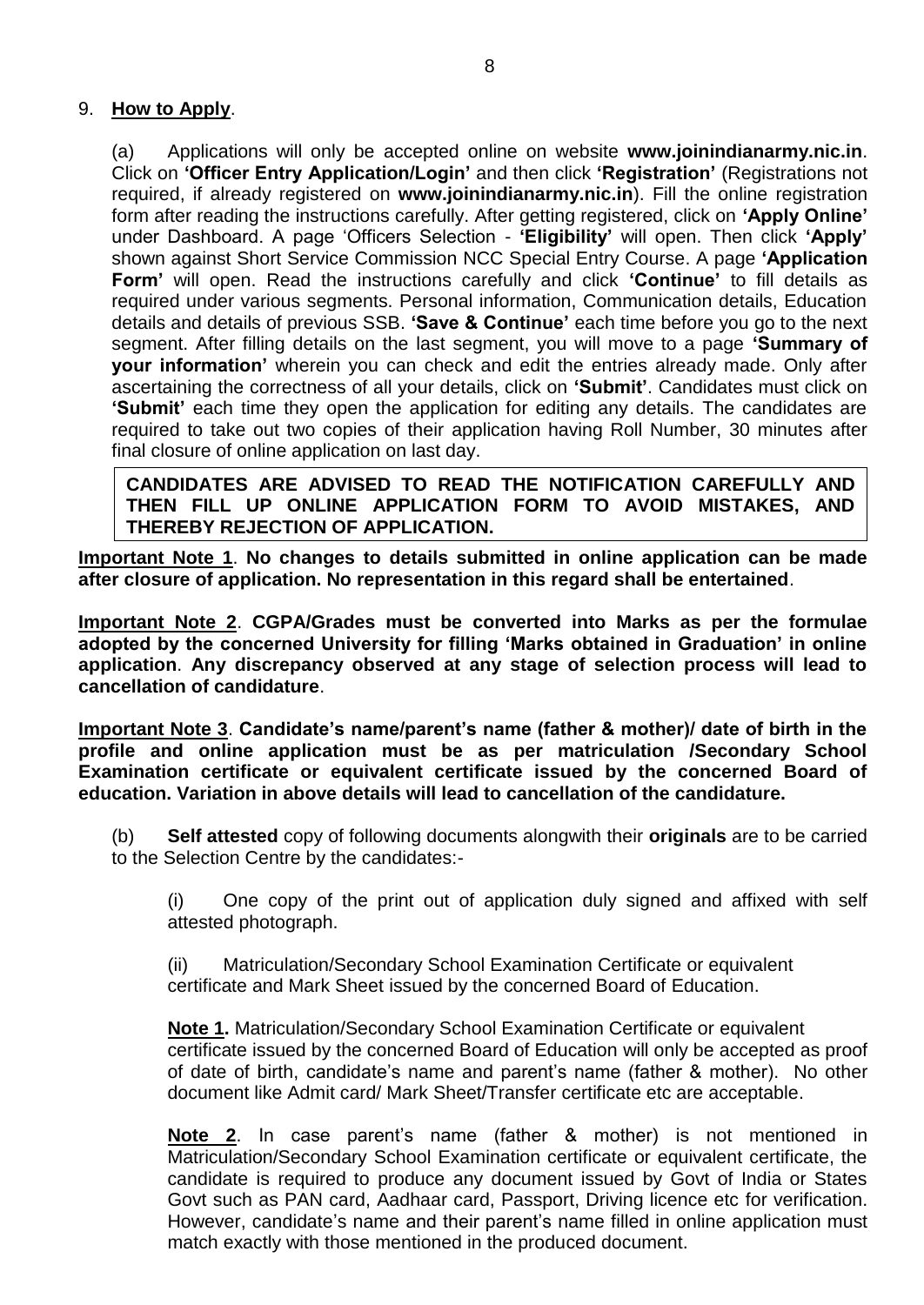- (iii) 12th Class Certificate & Marks Sheet.
- (iv) Graduation Degree/Provisional Degree.
- (v) Marks Sheets of all years/semesters.

#### (vi) **NCC `C' Certificate (Date of issue of NCC `C' Certificate to be on or before the date of submission of online application by the candidate). NCC `C' Certificate is not required from Wards of Battle Casualties.**

(vii) Certificate regarding CGPA conversion to marks (as applicable) and aggregate percentage from the concerned University duly specifying the rules/ conversion criteria/formula in this regard.

(viii) Certificate from the Principal/Head of the Institution stating that the candidate is in final year and his/her result will be declared by  $1<sup>st</sup>$  of Oct 2022 (only for final year appearing candidates).

(ix) Declaration by the candidate of final year degree course that he/she will submit the proof of passing by  $1<sup>st</sup>$  of Oct 2022 to Directorate General of Recruiting, failing which his/her candidature will be **cancelled**.

(x) **The Wards of Battle Casualties will also submit the documents mentioned at Para 2 (c) (ii) (ad) in addition to the documents mentioned above**.

(c) **Any candidate who does not carry the above documents for the SSB interview, his/ her candidature will be cancelled and he/she will be returned.**

(d) **All certificates in original to be carried by the candidates for SSB interview for verification.** Originals will be returned after verification at the SSB itself.

(e) The second copy of the printout of online application is to be retained by the candidate for reference. **There is no need to send any hard copy to Directorate General Recruiting**.

(f) **Candidates must submit only one online application**. **Receipt of multiple applications from the same candidate will result in cancellation of candidature, and NO representation will be entertained in this regard**.

(g) Candidates serving in the Indian Armed Forces are required to inform their Commanding Officer in writing that they have applied for this examination. Applications of candidates serving in the Armed Forces, duly countersigned by the Commanding Officer should be taken alongwith all other documents as stated above to the SSB interview as and when called for the same.

10. **Selection Procedure**. The selection procedure is as follows:-

(a) **Shortlisting of Applications**. Integrated Headquarters of Ministry of Defence (Army) reserves the right for shortlisting of applications, without assigning any reason. After shortlisting of applications, the Centre allotment will be intimated to candidates via their email. After allotment of Selection Centre, candidates will have to log in to the website and select their SSB dates which are available on a first come first serve basis initially. Thereafter, it will be allotted by the Selection Centres. **The option to select the dates for SSB by candidates may be forfeited due to occurrence of any exceptional circumstance/events.**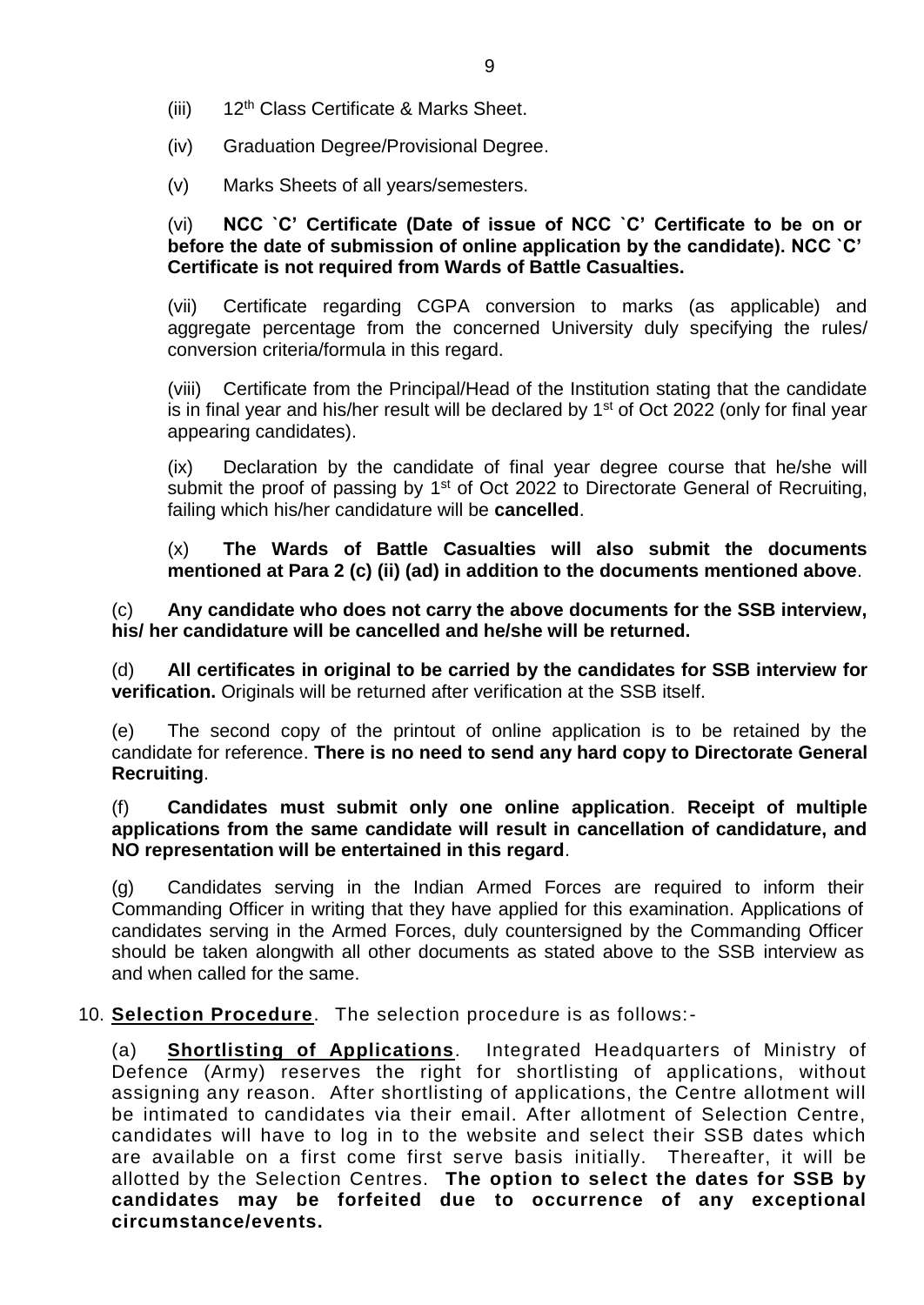(b) Only shortlisted eligible candidates will undergo SSB at Selection Centres, Allahabad (Uttar Pradesh), Bhopal (Madhya Pradesh), Bangalore (Karnataka) and Kapurthala (Punjab). Call up letter for SSB interview will be issued by respective Selection Centre on candidates' registered e-mail id and SMS only. **Allotment of Selection Centre is at the discretion of Directorate General of Recruiting, Integrated Headquarters of Ministry of Defence (Army) and no request for changes will be entertained in this regard.** 

(c) Candidates will be put through **two stage selection procedure**. **Those who clear Stage I will go to Stage II**. **Those who fail in stage I will be returned on the same day**. Duration of SSB interview is **five days** and details of the same are available on official website of Directorate General of Recruiting ie **[www.joinindianarmy.nic.in](http://www.joinindianarmy.nic.in/)**. This will be followed by a medical examination for the candidates who get recommended after Stage II.

(d) Candidates recommended by the SSB and declared medically fit, will be issued joining letter for training in the order of merit, depending on the number of vacancies available, subject to meeting all eligibility criteria.

11. **Medical Examination**. Please visit [www.joinindianarmy.nic.in](http://www.joinindianarmy.nic.in/) for Medical Standards and Procedures of Medical Examination for Officers Entry into Indian Army as applicable.

#### **Note**. **The proceedings of the Medical Board are confidential and will not be divulged to anyone. Directorate General of Recruiting has no role to play in any Medical Boards and procedure advised by the medical authorities will be strictly adhered.**

12. **Entitlement for Travelling Allowance**. Candidates appearing for SSB interview for the first time for a particular type of commission shall be entitled for AC 3-Tier to and fro railway fare or bus fare including reservation-Cum-Sleeper Charges within the Indian Geographical Limits. Candidates who appear again for the same type of commission will not be entitled to travelling allowances on any subsequent occasion. **For any query/clarification regarding admissibility or payment of travelling allowance, the candidates may directly approach the concerned Selection Centre**.

13. **Merit List**. It is to be noted that mere qualifying at the SSB interview does not confirm final selection. Merit list will be prepared on the basis of the marks obtained by the candidate at SSB interview. In case equal SSB marks are obtained by more than one candidate, the older candidate(s) in age will be ranked higher in the merit. In case both SSB marks and age of more than one candidate are same, the candidate(s) with higher percentage of marks in qualifying examination will be placed higher in the merit. Higher educational qualifications, previous performances, etc have no role to play. Those in the merit list and who come within the stipulated vacancies and are medically fit will be issued joining letters for Pre-Commission training at OTA, Chennai, subject to meeting all eligibility criteria.

14. On joining Indian Army, some of Personal Restrictions in Service will be imposed in accordance with Article 33 of Constitution of India as promulgated in the Army Act and Army Rules from time to time.

#### 15. **Change of Interview Dates**. **Request for change of SSB interview date/centre will NOT be entertained or replied**.